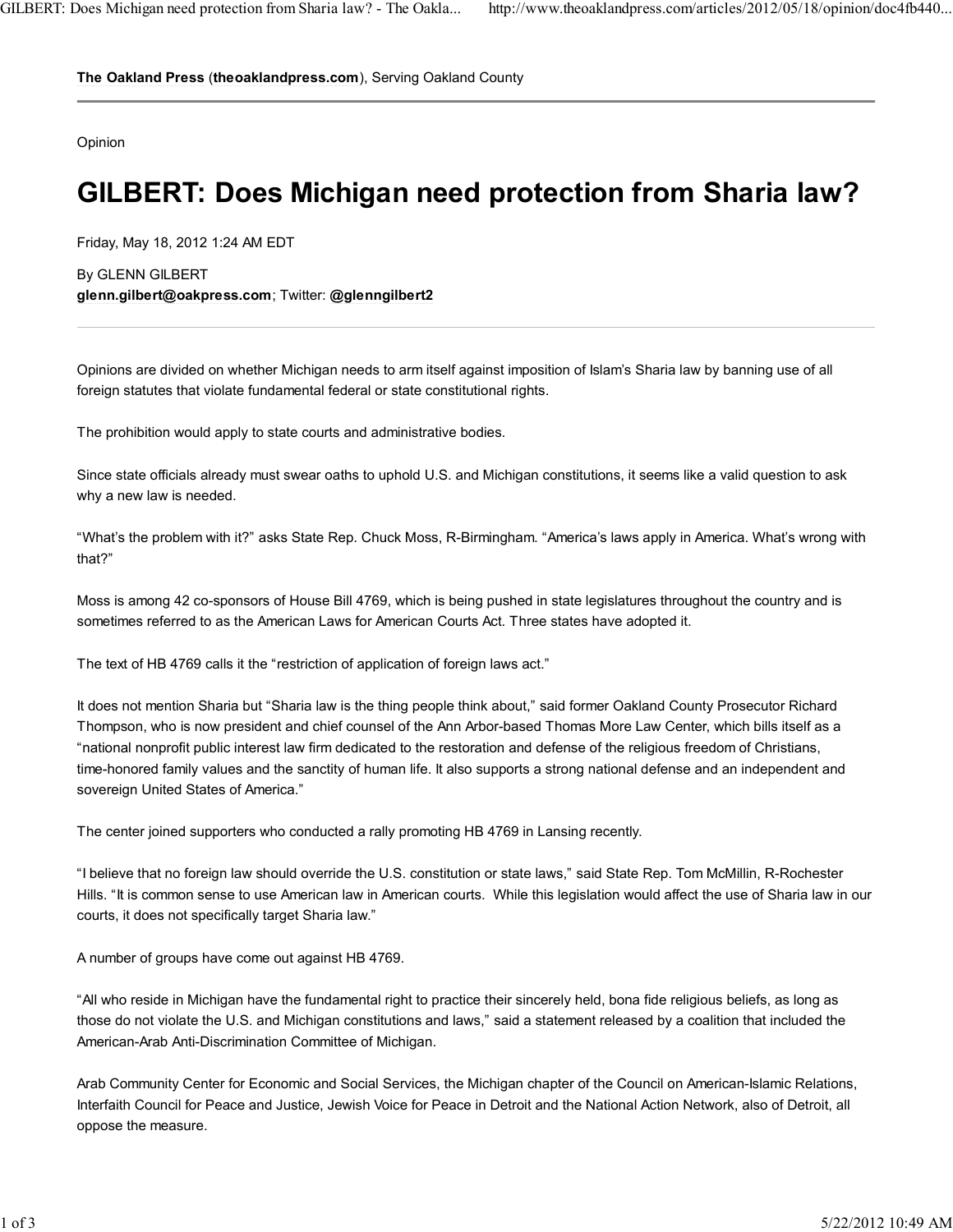The group said the bill, whose lead sponsor is Rep. David Agema, R-Grandville, "could not only adversely affect Michigan Muslims, but also followers of other religions, including Judaism and Christianity, for whom courts routinely order reasonable accommodations for the observance of religious laws."

The Michigan Catholic Conference also opposes the bill, citing "its likely impact on the application of Catholic canon law in the state."

"Then they don't understand Catholic canon law," Thompson said when informed of the conference's position.

Thompson referred to a report written by Cardinal Raymond Burke, the highest judicial official in the Vatican, spelling out the differences between Muslim Sharia law and Catholic canon law.

"Islamic law differs fundamentally from canon law in that it governs every aspect of both religious and civil life," Burke wrote. "Islam does not recognize the autonomy of the temporal order but rather holds that the temporal order, too, must be under the total jurisdiction of religious authority. In the words of Wael B. Hallaq, professor in the Institute of Islamic Studies at McGill University, 'Muslim jurists viewed the Sharia as a mandate to regulate all human conduct, from religious rituals and family relations to commerce, crime and much else.'"

Paul A. Long, president of the Michigan Catholic Conference, confined his comments to HB 4769 itself.

"In coming to our position, we asked experts on canon law who expressed concern," Long said. "The legislation is so broadly written it raises the question of interference with the internal life of the Catholic Church" and, therefore, "should be viewed as an attack on religious liberty itself and must be opposed."

Long said vulnerabilities for the church include questions of hiring, transfer of a pastor, the closing of a parish or decisions by church marriage tribunals. Such matters have been taken to secular courts, which have always deferred to the church.

Long said canon law provides avenues of appeal of such matters within the church, with the final step involving the Holy See itself in Rome. He said that under HB 4769, such pronouncements from Rome could be viewed as foreign law.

"This bill would potentially hinder the application of canon law" in such an instance, Long said.

Thompson countered that a number of prominent Protestant and Jewish clergymen support the American Laws for American Courts Act.

Thompson acknowledged that Sharia law has not been implemented in any communities in the United States, as it reportedly has in some European enclaves. But it has cropped up in U.S. courts, with a notable example in Oakland County.

Saida Tarikonda and Bade Pinjari were married in India in 2001 and lived together in Michigan for two years until January 2008.

Pinjari traveled there to declare what's known in Islam as the "triple talaq," declaring "I divorce thee" three times.

Oakland County Circuit Judge Cheryl Matthews told Tarikonda to register the Indian divorce in Michigan and file requests for financial support. Tarikonda instead asked the appeals court to intervene and even argued her own case.

Tarikonda had filed for divorce in Oakland County and, under Michigan law, would be eligible for a share of marital assets. Her rights would be limited under Muslim law in India.

The Michigan Court of Appeals overturned Matthews' ruling.

"To accord comity to a system that denies equal protection would ignore the rights of citizens and persons under the protection of Michigan's laws," the court said.